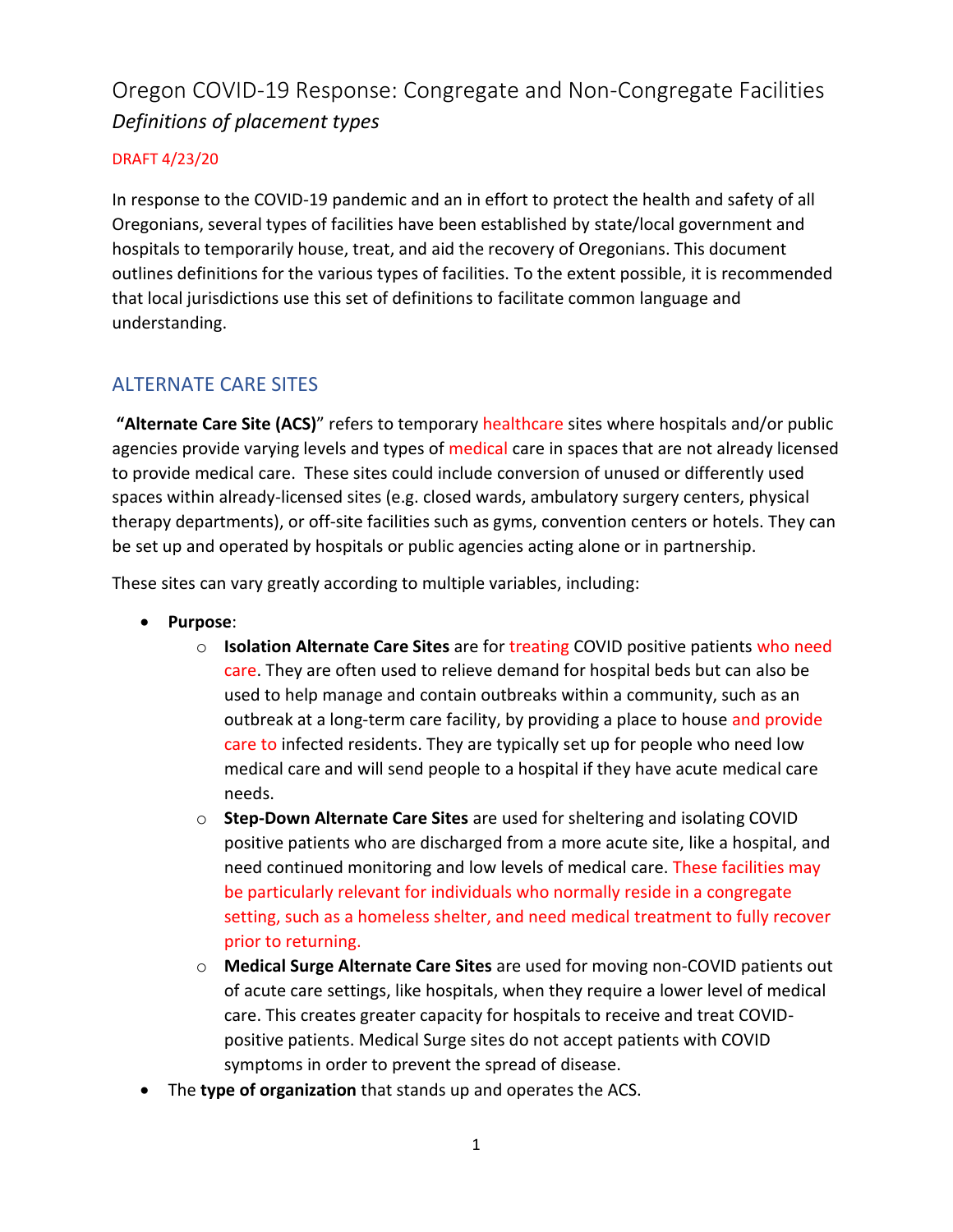### DRAFT 4/23/20

 $\overline{\phantom{a}}$ 

- o **Hospitals** can request temporary licenses for establishing ACS facilities either on existing hospital property, or at an off-site facility such as a hotel or gym.
- o **Government agencies** such as a local public health agency can also set up and operate an ACS. Depending on the level of medical care provided, a governmentrun ACS may or may not need to obtain a license. In some cases, local public health authorities in Oregon can establish an "emergency health care center" under ORS 401.657. 1
- **Facility lay-out**
	- o **Open floor plan** facilities include gyms, convention centers, warehouses and other spaces that place multiple patients and beds in a large area, with appropriate spacing between beds. Such facilities can be used for isolating and providing care for COVID positive patients but should not be used as quarantine sites.
	- o **Individual patient room** facilities such as hotels, dorm rooms, or apartments provide private bedrooms and bathrooms for patients and families. If possible, one facility should not house both COVID positive and COVID negative/unknown patients. If a facility does have a mixed patient population, they will need to adhere to infection prevention guidelines.
- The **level of medical care** provided
	- o **General (non-acute) Care**: General, low‐level care for mildly to moderately symptomatic COVID‐19 patients. This includes patients that may need oxygen (less than or equal to 2L/min), who do not require extensive nursing care, and who can generally move about on their own. This type of ACS might care for nursing home residents who have COVID-19 and need to be moved out of their facility or patients with COVID-19 who are currently hospitalized but can be discharged to a lower level of care.
	- o **Acute Care**: Higher acuity care for COVID‐19 patients. This level includes critical care, emergency care, and advanced cardiovascular life support (ACLS). In most cases, this level of care will be provided at a hospital, and not in an ACS.

In addition to this general set of variables, ACS's can also be set up for specific sub-populations, such as older adults, based on need.

If an organization is considering opening and operating an ACS, they should start by contacting their [OHA Regional Emergency Coordinators](https://www.oregon.gov/oha/PH/PREPAREDNESS/Pages/Program-Information.aspx) (also known as regional Public Health Liaisons and

<sup>&</sup>lt;sup>1</sup> Local public health agencies interested in pursuing this designation for a site should work with their *OHA Regional* [Emergency Coordinators](https://www.oregon.gov/oha/PH/PREPAREDNESS/Pages/Program-Information.aspx) (also known as regional Public Health Liaisons and Healthcare Liaisons)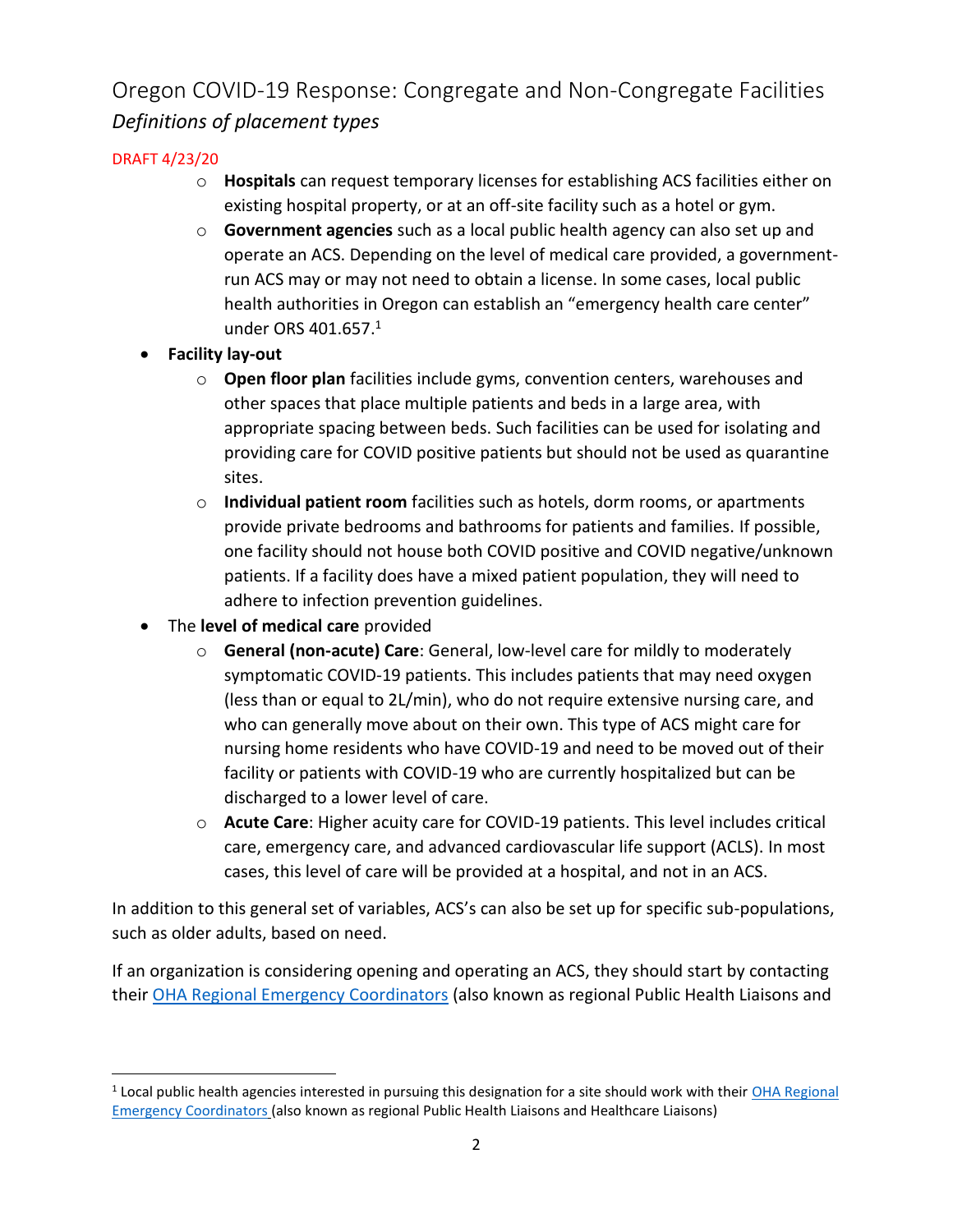DRAFT 4/23/20

Healthcare Liaisons) to get the latest information on the capacity of existing licensed facilities to determine actual need, along with more detailed guidance from Oregon Health Authority (OHA).

In general, it is probably the most efficient use of existing resources and capacity for ACS's to be operated as a satellite of a licensed hospital or nursing facility. Satellites fall under the hospital's license. Many hospitals have already requested and received a temporary license from OHA to expand their capacity and are standing by to activate their extra beds. Operating under an existing health care facility license means that the process for reimbursement for medical care is already well established, in addition to access to case management and discharge planning. For more information about designating an ACS as a hospital satellite, visit [OHA's Health Facility Licensing & Certification Program](https://www.oregon.gov/oha/PH/ProviderPartnerResources/HealthcareProvidersFacilities/HealthcareHealthCareRegulationQualityImprovement/Pages/forms.aspx).

### SHELTER FACILTIES FOR PERSONS EXPERIENCING HOMELESSNESS

Shelters are facilities set up to provide temporary housing to persons experiencing homelessness. They are generally operated by homeless service providers— often private nonprofit entities but sometimes governmental or quasi-governmental entities. During a public health crisis such as an infectious disease pandemic, homeless shelters play a critical role in preventing the spread of disease.

Most shelters operate in **congregate** settings, where members of different families/households reside within a common facility and share spaces such as dining areas, restrooms living/entertainment space, and sometimes sleeping areas. In an infectious disease outbreak, **non-congregate shelter** becomes even more essential, as housing individuals in separate facilities can help prevent the spread of infection.

### Types of shelters:

 **Existing Emergency Shelters** are sheltering facilities that existed prior to the COVID-19 crisis and will likely continue to operate beyond its conclusion. They may serve a variety of populations such as single adults, youth, families with minor children, victims of domestic violence, and others. Some types of emergency shelters, such as warming shelters, are temporary, weather-activated and only operate during certain times of year. The most common type of existing shelter is **congregate shelter**, though noncongregate facilities may exist. It is generally recommended that any resident experiencing COVID symptoms or who tests positive for COVID is removed from congregate shelter and moved to an isolation setting. These shelters do not provide any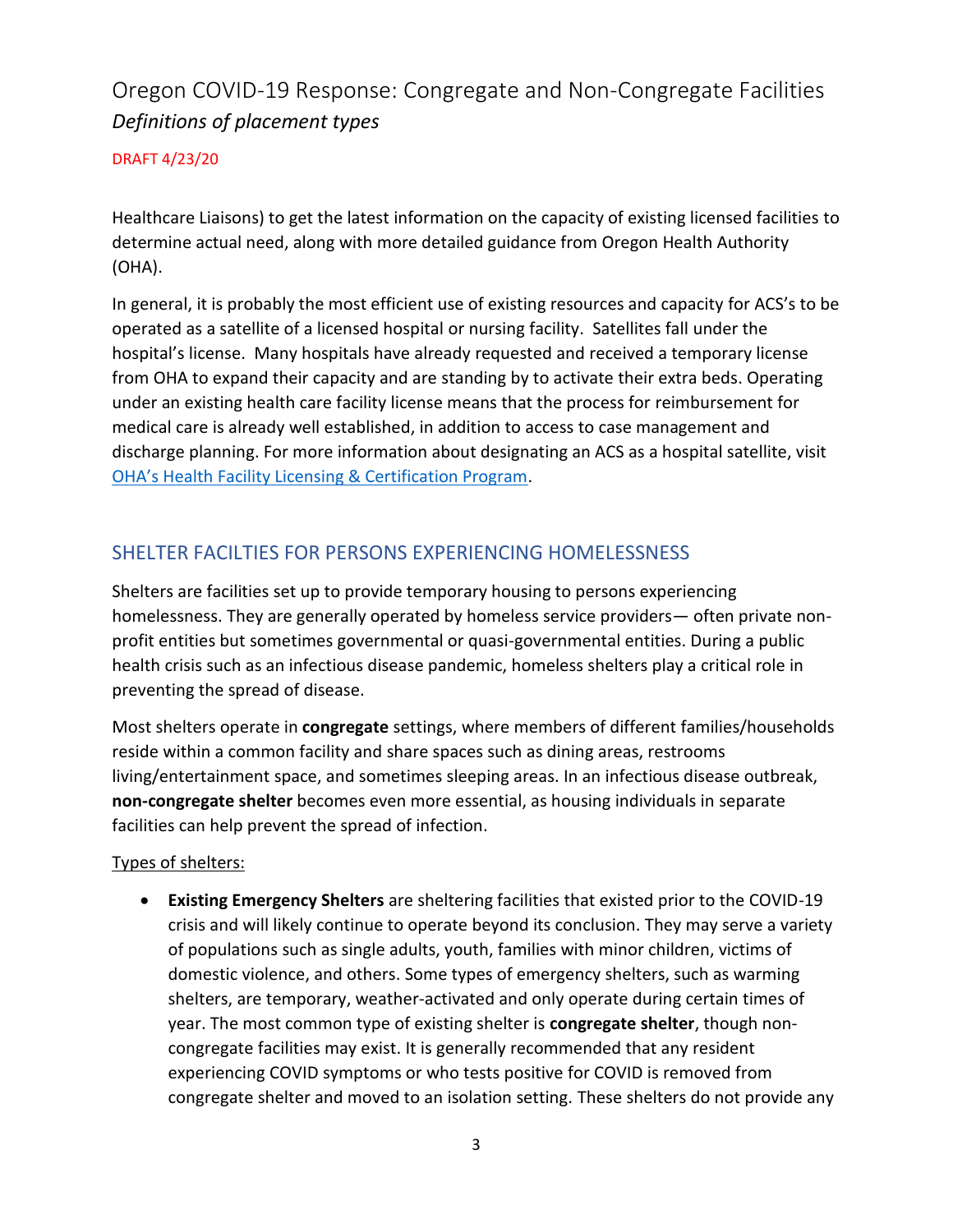#### DRAFT 4/23/20

level of medical care, but generally provide meals, other basic resources such as hygiene supplies, and case management services.

- **COVID-Specific Social Distancing Shelters** are emergency shelters that are set up in response to the COVID-19 pandemic in order to create additional shelter capacity that will allow for proper social distancing. These shelters are necessary when Existing Emergency Shelters do not have the physical space to allow for social distancing that's necessary mitigate the spread of infection, such as bed spacing and adequate meal settings. Entities establishing Social Distancing Shelters are often local government (cities and counties) in partnership with nonprofit homeless service providers. Social distancing shelters are generally congregate settings and are not intended to house those who are symptomatic or COVID-positive. These shelters do not provide any level of medical care, but generally provide meals, other basic resources such as hygiene supplies, and case management services.
- **COVID-Specific Non-Congregate Shelters** are facilities set up in response to the COVID-19 pandemic, in order to allow for isolation and/or quarantine of individuals experiencing homelessness. These facilities generally do not provide any level of medical care, but do provide meal delivery, basic resources, and often case management/other supportive services (often telephonically). Non-congregate sheltering often takes place in a hotel or motel facility, given that these buildings allow for separate living and restroom spaces. This may include hotels/motels where the entire facility has been converted to a shelter, or where only a portion of the rooms are dedicated for this purpose. The individuals placed in non-congregate settings vary, but generally include:
	- $\circ$  Individuals who have underlying health conditions, are medically fragile, over 65, or are otherwise considered to be at risk of contracting the virus. These individuals may be sheltered preventatively to reduce their risk of exposure to the virus in congregate or outdoor/camping settings.
	- o Individuals who have been exposed to the virus but have not tested positive or begun to exhibit symptoms. These individuals may need to be **quarantined** from the general population for a period of time until it is determined that they have not contracted the virus.
	- o Individuals who display COVID symptoms but have not yet received a positive test result, and do not require onsite medical care or monitoring.
	- o Individuals who have tested positive for COVID, but do not require onsite medical care or monitoring. These individuals are generally recommended to be **isolated** from the general population until it is determined that they have recovered and/or are no longer contagious. This includes individuals who have been discharged from a higher level of care, such as a hospital, but need